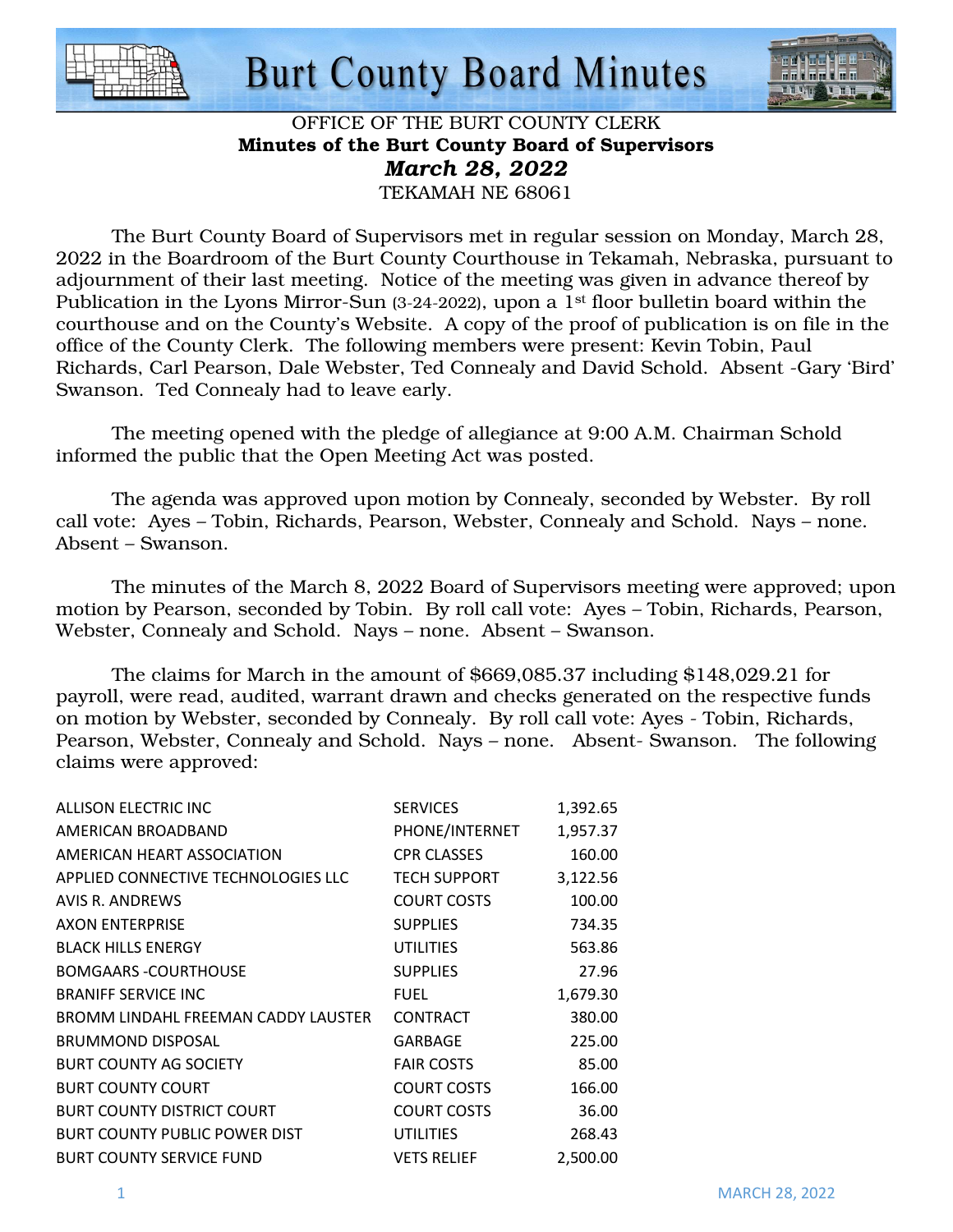



| <b>BURT COUNTY SHERIFF</b>               | <b>SUPPLIES</b>       | 381.90    |
|------------------------------------------|-----------------------|-----------|
| <b>CANON FINANCIAL SERVICES</b>          | <b>COPIER</b>         | 27.09     |
| CAROLINE G SEDLACEK PH.D, P.C            | <b>COURT COSTS</b>    | 350.00    |
| CASS PLUMBING & HVAC LLC                 | <b>SERVICES</b>       | 3,782.52  |
| <b>CENTURY LINK</b>                      | <b>UTILITIES</b>      | 336.37    |
| <b>CITY OF TEKAMAH</b>                   | <b>UTILITIES</b>      | 165.08    |
| <b>CLASSIC CLEAN CARWASH</b>             | <b>CAR WASH</b>       | 42.00     |
| <b>CLEANING MART</b>                     | <b>SUPPLIES</b>       | 367.00    |
| CNA AUTO SERVICES, LLC                   | <b>SUPPLIES</b>       | 381.79    |
| <b>CONSTELLATION NEW ENERGY GAS DIV</b>  | <b>UTILITIES</b>      | 659.81    |
| <b>CUBBY'S</b>                           | <b>FUEL</b>           | 1,403.20  |
| <b>DALE WEBSTER</b>                      | <b>CHECKING ROADS</b> | 80.15     |
| DAS STATE ACCOUNTING-CENTRAL FIN.        | <b>TELE TYPE</b>      | 350.00    |
| DAS STATE ACCTG - CENTRAL FINANCE        | <b>SOFTWARE</b>       | 185.28    |
| <b>DAVID SCHOLD</b>                      | <b>CHECKING ROADS</b> | 366.21    |
| DE LAGE LANDEN PUBLIC FINANCE LLC        | <b>VEHICLE</b>        | 3,758.08  |
| DR CHAUNCEY WILKINS                      | <b>COURT COSTS</b>    | 75.00     |
| DR JOHN E FILIPPI, D.D.S., P.C.          | <b>AUTOPSY</b>        | 1,200.00  |
| <b>EAKES OFFICE PLUS</b>                 | <b>SUPPLIES</b>       | 420.78    |
| <b>ELECTION WORKER</b>                   | <b>ELECTION WORK</b>  | 312.73    |
| <b>EVA MCCLUSKEY</b>                     | <b>PRIOR SERVICE</b>  | 103.86    |
| FIRST CONCORD BENEFITS GROUP LLC         | <b>INSURANCE</b>      | 444.83    |
| <b>FRANCES FRENCH</b>                    | <b>PRIOR SERVICE</b>  | 11.00     |
| <b>GARY SWANSON</b>                      | <b>CHECKING ROADS</b> | 69.03     |
| <b>GENE STEFFY</b>                       | TIRE/REPAIR           | 50,128.95 |
| <b>GRAHAM TIRE STORE</b>                 | TIRE/REPAIR           | 388.88    |
| <b>GREAT AMERICA FINANCIAL SVCS</b>      | <b>SUPPLIES</b>       | 254.49    |
| <b>HERMANSON LAW &amp; MEDIATION LLC</b> | <b>ATTY FEES</b>      | 1,187.50  |
| <b>HUNTEL COMMUNICATIONS</b>             | <b>PHONE</b>          | 62.50     |
| <b>ILA DAVIS</b>                         | <b>PRIOR SERVICE</b>  | 18.00     |
| JACK'S UNIFORMS & EQUIPMENT              | <b>SUPPLIES</b>       | 2,105.53  |
| <b>JAN RASMUSSEN</b>                     | <b>MILEAGE</b>        | 39.54     |
| <b>JANE PAUL</b>                         | OFFICE SUPPORT        | 96.00     |
| JAY W JOHNSON                            | <b>MILEAGE</b>        | 190.13    |
| <b>JENNIFER HANSEN</b>                   | <b>MILEAGE</b>        | 270.86    |
| JOHNSON & MOCK, PC, LLO                  | <b>ATTY FEES</b>      | 1,460.50  |
| JONES AUTOMOTIVE INC                     | <b>SUPPLIES</b>       | 244.40    |
| <b>KATIE HART</b>                        | MEETING/MILE          | 36.32     |
| <b>KB'S MINI MART INC</b>                | <b>FUEL</b>           | 873.55    |
| <b>LEANN MCGUIRE</b>                     | <b>SUPPLIES</b>       | 134.32    |
| LEE AGRI-MEDIA                           | <b>PUBLISHING</b>     | 373.19    |
| <b>MARCIA L. MAHON</b>                   | <b>COURT COSTS</b>    | 106.75    |
| <b>MARY WORTMAN</b>                      | <b>MILEAGE</b>        | 31.59     |
| MICHELE QUICK                            | MEETING/MILE          | 244.98    |
| MID-AMERICAN BENEFITS INC                | <b>INSURANCE</b>      | 279.00    |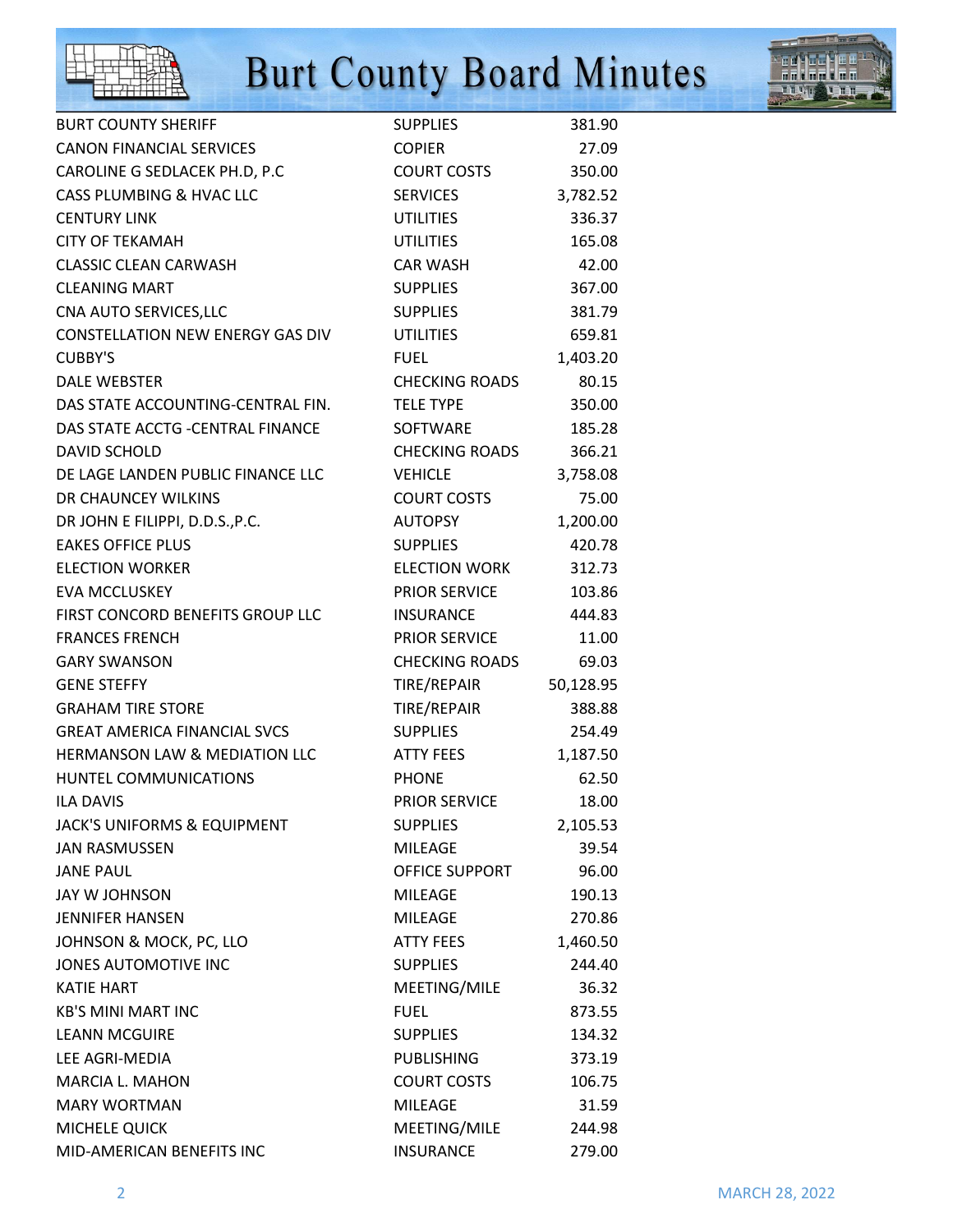



| <b>MILLS LAW OFFICE</b>                   | <b>ATTY FEES</b>      | 3,618.75  |
|-------------------------------------------|-----------------------|-----------|
| MIPS INC                                  | <b>SOFTWARE</b>       | 2,107.51  |
| <b>NACO</b>                               | <b>MEETING</b>        | 175.00    |
| NEBR HEALTH & HUMAN SERVICES SYSTEM       | <b>LODGING</b>        | 84.00     |
| NEBR STATE FIRE MARSHAL/BOILER DIV        | <b>EQUIPMENT</b>      | 36.00     |
| NEBRASKA PUBLIC POWER DISTRICT            | <b>UTILITIES</b>      | 909.31    |
| NEBRASKA.GOV                              | <b>SUBSCRIPTION</b>   | 100.00    |
| <b>OAKLAND INDEPENDENT</b>                | <b>PUBLISHING</b>     | 328.47    |
| OAKLAND LUMBER LLC                        | <b>SUPPLIES</b>       | 113.76    |
| <b>OFFICE WAREHOUSE</b>                   | <b>SUPPLIES</b>       | 126.76    |
| PATTY BESSMER                             | <b>ELECTION MILE</b>  | 51.48     |
| <b>PAUL RICHARDS</b>                      | <b>CHECKING ROADS</b> | 56.16     |
| PELAN FUNERAL SERVICES INC                | <b>SERVICES</b>       | 1,210.00  |
| PENDER HOSPITAL                           | <b>JAIL MEDICAL</b>   | 214.00    |
| <b>PLS - POLICE LEGAL SCIENCES</b>        | <b>TRAINING</b>       | 600.00    |
| QUADIENT FINANCE USA, INC                 | <b>SUPPLIES</b>       | 1.56      |
| QUADIENT LEASING USA, INC                 | POST MACHINE          | 817.53    |
| <b>QUALITY PRINTING &amp; OFFICE SUPP</b> | <b>SUPPLIES</b>       | 2,136.78  |
| <b>RAY O'HERRON</b>                       | <b>COURT COSTS</b>    | 1,002.26  |
| <b>REGION 4 BEHAVIORAL HEALTH SYS</b>     | QTR 4 PAYMENT         | 5,344.00  |
| <b>ROBIN OLSON</b>                        | MEETING/MILE          | 87.75     |
| <b>SARAH FREIDEL</b>                      | MEETING/MILE          | 156.78    |
| SECURITY SHREDDING SERVICES               | <b>SERVICE</b>        | 70.00     |
| STAMP FULFILLMENT SERVICES                | <b>SUPPLIES</b>       | 1,312.75  |
| STEPHEN J KRAVIEC P.C., L.L.O.            | CH.SUP.ENFORCE        | 2,002.25  |
| <b>SUSAN PAULSEN</b>                      | <b>COURT COSTS</b>    | 75.00     |
| TAMMI BURBACH                             | <b>COURT COSTS</b>    | 10.25     |
| THE APOTHECARY SHOP                       | <b>JAIL MEDICAL</b>   | 94.77     |
| THEODORE CONNEALY                         | <b>CHECKING ROADS</b> | 39.20     |
| <b>THURSTON COUNTY SHERIFF</b>            | JAIL                  | 5,600.00  |
| TK ELEVATOR CORPORATION                   | <b>MAINTENANCE</b>    | 293.51    |
| <b>TOBIN'S TURF CARE</b>                  | MAINTENANCE           | 1,581.46  |
| UNIVERSITY OF NE LINCOLN EXTENSION        | <b>SUPPLIES</b>       | 225.00    |
| VANGUARD APPRAISALS INC                   | SOFTWARE              | 6,150.00  |
| <b>VERIZON WIRELESS</b>                   | <b>SERVICE PLAN</b>   | 804.30    |
| VISUAL EDGE, COUNSEL                      | <b>COPIER</b>         | 24.02     |
| <b>WASHINGTON COUNTY BANK -BLAIR</b>      | <b>SUPPLIES</b>       | 301.22    |
| <b>WASHINGTON COUNTY SHERIFF</b>          | JAIL                  | 4,940.00  |
| <b>WELLS FARGO FINANCIAL SERVICE</b>      | <b>COPIER</b>         | 60.22     |
| WEST POINT NEWS INC                       | <b>PUBLISHING</b>     | 63.12     |
| <b>ZELLE</b>                              | CONTRACT              | 3,052.07  |
| <b>ANDREW BRANIFF</b>                     | <b>PARTS</b>          | 2.64      |
| <b>ANN CHYTKA</b>                         | <b>MILEAGE</b>        | 80.73     |
| ARIZONA TOWNSHIP TREASURER                | TWP ROAD ASST         | 20,709.68 |
| <b>B &amp; B TECHNOLOGIES INC</b>         | <b>STEEL PRODUCTS</b> | 86.40     |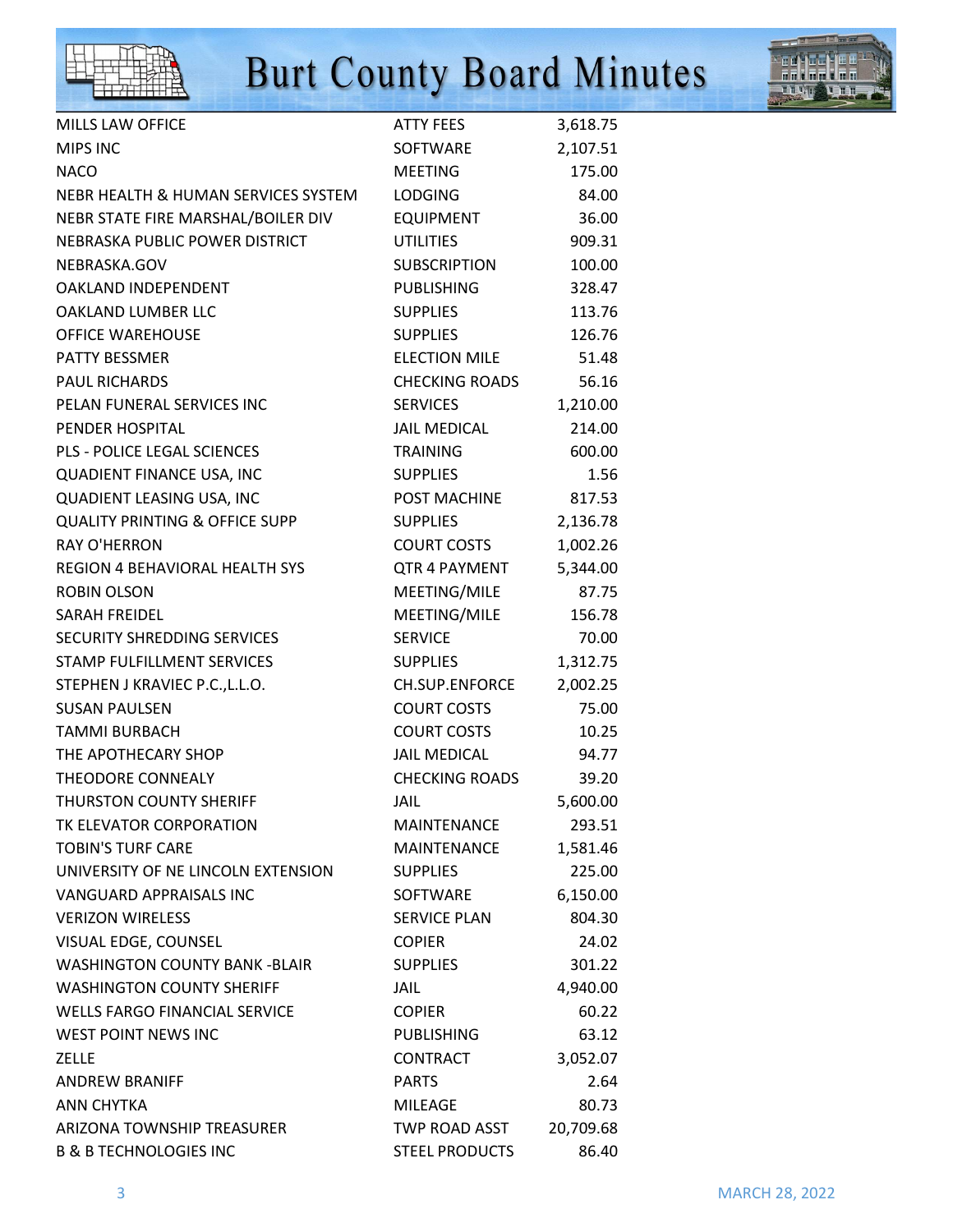



| <b>BELL CREEK TOWNSHIP</b>         | <b>TWP ROAD ASST</b>  | 19,518.98 |
|------------------------------------|-----------------------|-----------|
| <b>BOMGAARS SUPPLY INC - ROAD</b>  | <b>SUPPLIES</b>       | 1,443.61  |
| <b>BONINE GARAGE DOORS</b>         | REPAIR/MILEAGE        | 317.00    |
| <b>BRUMMOND COUNTRY DISPOSAL</b>   | <b>GARBAGE</b>        | 90.00     |
| <b>BUDDIES MINI MART, LLC</b>      | <b>FUEL</b>           | 416.62    |
| <b>BURT COUNTY TREASURER</b>       | <b>TRUCK REGISTER</b> | 15.00     |
| <b>CAPITAL ONE TRADE</b>           | <b>WELDING CART</b>   | 74.99     |
| <b>CHRISTENSEN ELECTRIC LLC</b>    | REPAIR/LABOR          | 456.95    |
| <b>CITY OF LYONS</b>               | <b>UTILITIES</b>      | 264.49    |
| <b>CITY OF OAKLAND</b>             | <b>UTILITIES</b>      | 20.50     |
| <b>CRAIG TOWNSHIP TREASURER</b>    | TWP ROAD ASST         | 31,574.81 |
| <b>DECATUR EXPRESS</b>             | <b>FUEL</b>           | 532.35    |
| <b>DECATUR TOWNSHIP</b>            | TWP ROAD ASST         | 13,608.00 |
| <b>EVERETT TOWNSHIP</b>            | <b>TWP ROAD ASST</b>  | 10,291.05 |
| <b>FARMERS PRIDE</b>               | <b>FUEL</b>           | 5,556.30  |
| FIRST NATIONAL BANK OF OMAHA ROADS | <b>SUPPLIES</b>       | 128.95    |
| <b>K-C PARTS &amp; REPAIR</b>      | <b>PARTS</b>          | 124.12    |
| <b>LOGAN TOWNSHIP</b>              | <b>TWP ROAD ASST</b>  | 18,902.36 |
| <b>LYLE FARRENS</b>                | <b>PRIOR SERVICE</b>  | 12.00     |
| MAINELLI, WAGNER & ASSOCIATES INC  | CONCRETE/BRIDGE       | 20,234.92 |
| MCH HEALTH SYSTEM                  | <b>DRUG SCREEN</b>    | 20.00     |
| MHC KENWORTH - OMAHA               | <b>PARTS</b>          | 139.69    |
| MIDWEST ENGINEERING INC            | ENGINEERING           | 12,392.00 |
| MIDWEST SERVICE AND SALES CO       | POSTS/BASE            | 3,750.00  |
| MIDWEST SERVICE CO                 | <b>FUEL</b>           | 1,522.11  |
| NMC CAT RENTAL                     | PARTS/LABOR           | 3,731.69  |
| <b>OAKLAND EXPRESS</b>             | <b>FUEL</b>           | 172.81    |
| <b>OAKLAND TOWNSHIP</b>            | TWP ROAD ASST         | 9,589.39  |
| PERSHING TOWNSHIP TREASURER        | TWP ROAD ASST         | 13,352.85 |
| <b>QUINNEBAUGH TOWNSHIP</b>        | <b>TWP ROAD ASST</b>  | 6,166.13  |
| RIVERSIDE TOWNSHIP                 | TWP ROAD ASST         | 8,547.53  |
| <b>SCOTT'S HARDWARE</b>            | <b>SUPPLIES</b>       | 351.94    |
| <b>SHAMBURG AUTO SUPPLY</b>        | <b>SUPPLIES</b>       | 261.24    |
| SILVER CREEK TOWNSHIP              | <b>TWP ROAD ASST</b>  | 11,736.90 |
| STEINY'S GENERAL STORE             | <b>SUPPLIES</b>       | 95.49     |
| <b>SUMMIT TOWNSHIP</b>             | TWP ROAD ASST         | 22,240.58 |
| TRI-STATE COMMUNICATIONS INC       | <b>TOWER RENTAL</b>   | 158.50    |
| <b>VANDER HAAG'S</b>               | <b>RIMS</b>           | 1,790.00  |
| <b>VERIZON CONNECT</b>             | <b>SERVICE PLAN</b>   | 420.94    |
| <b>VILLAGE OF CRAIG</b>            | <b>UTILITIES</b>      | 68.04     |
| <b>VILLAGE OF DECATUR</b>          | <b>UTILITIES</b>      | 136.37    |
| <b>WELDON PARTS OMAHA</b>          | <b>SHOP TOOLS</b>     | 574.98    |
| <b>WESTPOINT IMPLEMENT INC</b>     | <b>PARTS</b>          | 82.14     |
| WOODHOUSE FORD CHRYSLER DODGE JEEP | <b>PARTS</b>          | 130.12    |
| <b>WPCI</b>                        | MISC EXPENSE          | 28.25     |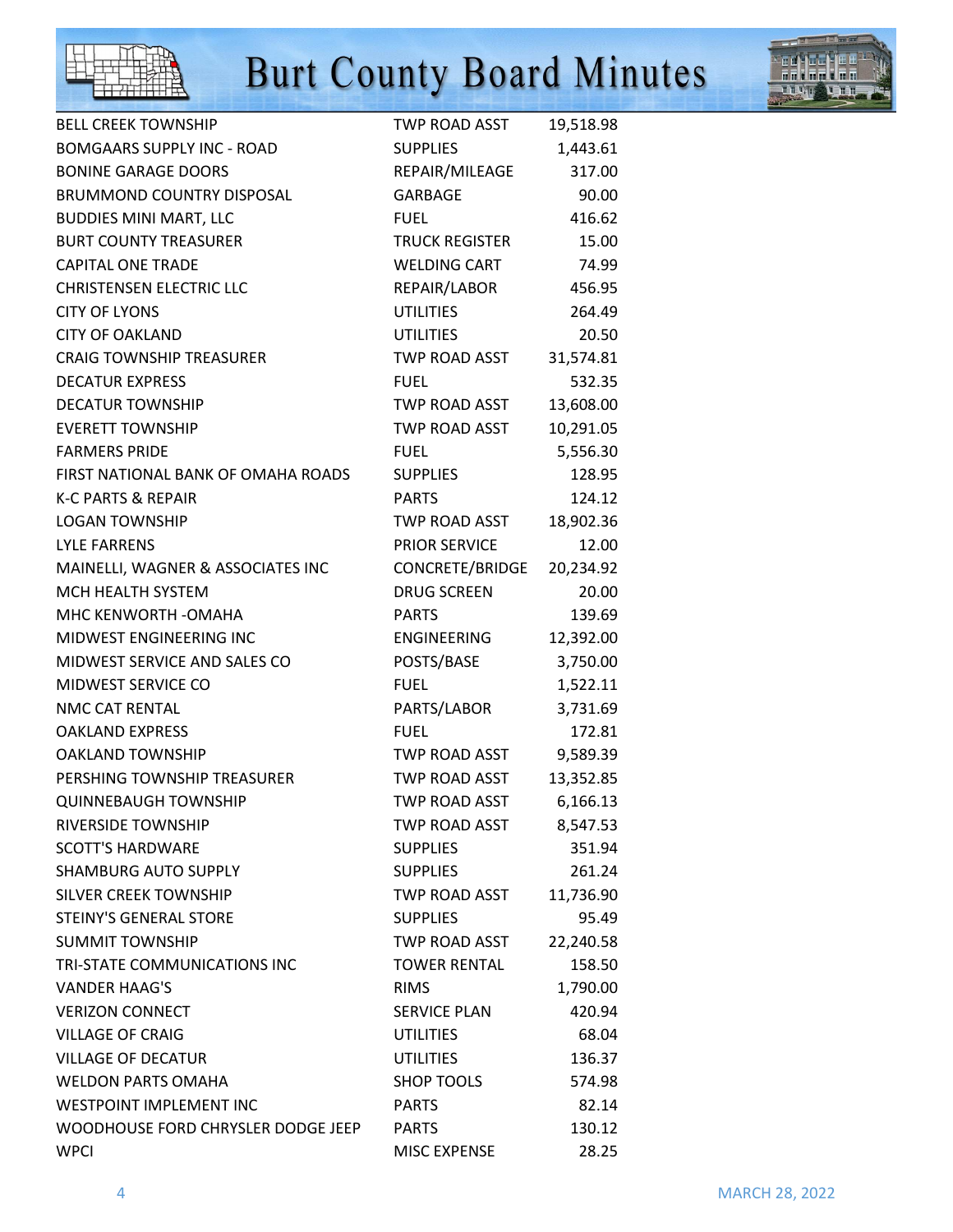



| MASLOWSKY GRADING                      | <b>DEMO IN 220015</b> | 3,000.00  |
|----------------------------------------|-----------------------|-----------|
| <b>REDTHREAD</b>                       | GRANT                 | 10,000.00 |
| <b>GOVERNMENT FORMS AND SUPPLIES</b>   | <b>SUPPLIES</b>       | 14.00     |
| BROMM, LINDAHL, FREEMAN-CADDY, LAUSTER | <b>TAX REFUND</b>     | 257.01    |
| CENTURYLINK (HARDWARE WARRANTY)        | <b>SERVICES</b>       | 575.86    |
| GEOCOMM, INC                           | <b>SOFTWARE</b>       | 1,778.00  |
| NORTHEAST NEBR TELEPHONE CO            | <b>SERVICES</b>       | 127.42    |
| AFLAC                                  | EMPE PD ADDL          | 390.91    |
| <b>BLUE CROSS &amp; BLUE SHIELD</b>    | <b>INSURANCE</b>      | 55,651.74 |
| FIRST NAT'L BANK-NORTHEAST-EFPTS       | <b>FEDERAL TAXES</b>  | 43,184.28 |
| <b>GLOBE LIFE LIBERTY NATIONAL DIV</b> | <b>EMPE PD ADDL</b>   | 872.61    |
| NATIONWIDE RETIREMENT SOLUTIONS        | <b>EMPE PD ADDL</b>   | 550.00    |
| RETIREMENT PLANS DIV. OF AMERITAS      | RETIREMENT            | 21,221.63 |
| STATE TAX COMMISSIONER                 | <b>STATE TAXES</b>    | 6,657.95  |
| VISION SERVICE PLAN (CT)               | EMPE PD ADDL          | 407.24    |
| COLONIAL LIFE AND ACCIDENT INS CO      | <b>EMPE PD ADDL</b>   | 57.79     |
| CREDIT MANAGEMENT SERVICES INC         | <b>GARNISHMENT</b>    | 381.41    |
| NEBR CHILD SUPPORT PAYMENT CTR         | <b>CHILD SUPPORT</b>  | 830.00    |

COMMUNICATION (3): (1) placed on file a report about the 'First Amendment Auditor' incident at the Courthouse on March 14, 2022; (2) noted: ARPA Final Rule has been released and is effective April 1, 2022; (3) NDOT: public input opportunity for proposed project STP-16-3(110) N. Jct. N-51 – S. Jct. N-9, C.N. 32289.

 The Burt County Board of Supervisors agreed to allow the Tekamah Lions Club to place a collection box for used glasses in the Courthouse; the collection box will be placed by the flag collection box on the first floor of the Courthouse.

 Chairman Schold signed the following Lot Split Application: BRET BRODERSEN 3.72 ac. in part of the N  $\frac{1}{2}$  SE  $\frac{1}{4}$  in Section 18, Township 21N, Range 12 East of the 6th P.M., Burt County, NE.

#### Assessor's office update

A team from the Nebraska Department of Revenue, Property Assessment Division attended today's meeting via WebEx to give the Board a summary Report of the Assessor's office since the transition of Katie Hart becoming County Assessor. Team members present were: Ruth Sorensen, Property Tax Administrator; Sarah Scott, Field Manager; Debra Williams, Attorney; and Christine Light, Field Liaison; and Burt County Assessor, Katie Hart. The NE Revenue team reported that they are seeing significant improvement in the office overall and Assessor Katie Hart has proven herself very capable in her duties that she's been able to perform thus far. Sorensen explained that the previous report that was issued is a immaterial at this point; she is seeing needs/duties being addressed by the Assessor's office under the new leadership of Hart. The board complimented Katie Hart and thanked her for the way she has stepped up in the Assessor's position.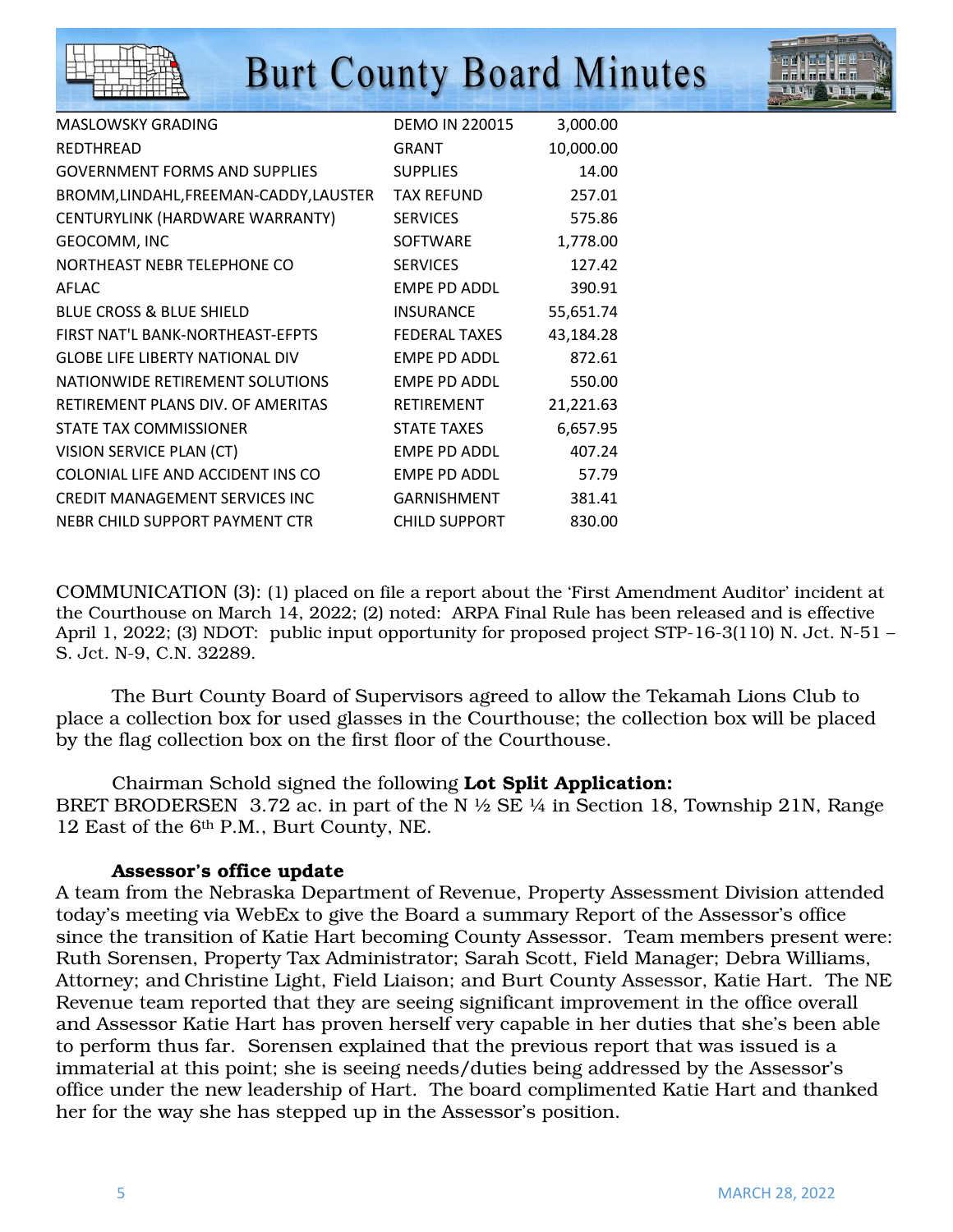



#### Board of Equalization

Pearson moved the Board recess at 10:06 AM for *Board of Equalization*, Connealy seconded, motion passed. The Burt County Board of Supervisors reconvened at 10:10 AM upon motion by Connealy, seconded by Richards.

#### Burt County Economic Development -Grant application

A Commercial Renovation Grant application from Midtown Body Shop (Tekamah) was reviewed; Burt County Economic Development board had previously reviewed the request and recommended their approval. Reno Grant for Midtown Body Shop for exterior work and paint, windows, doors, gutters; \$11,167.46 (50% of the low bid) was approved to be paid out of Fund 0900, upon motion by Pearson, seconded by Tobin. Approved By roll call vote: Ayes – Tobin, Richards, Pearson, Webster, Connealy and Schold. Nays – none. Absent – Swanson.

#### Interlocal Agreement with UNL for Extension Services

Chairman Schold signed an updated Interlocal Agreement with the University of Nebraska for Cooperative Extension Services offered in Burt County.

#### Special Designated Liquor License

Upon motion by Webster, seconded by Connealy, the Board gave approval to *Nelson Food Pride* to obtain a SDL to serve a wedding at Harvest Moon (Oakland) on May 7, 2022. By Roll Call Vote: Ayes -Tobin, Richards, Pearson, Webster, Connealy and Schold. Nays-none. Absent -Swanson.

#### Burt County Audit FY2020-21

Chairman Schold signed the County Board's Management Representation Letter for Ritterbush & Piotrowski (Auditors); the letter is for both the Federal and State Audits being performed for Fiscal Year ending June 30, 2021.

#### Courthouse Security

Following the March 14, 2022 Courthouse incident with a 'First Amendment Auditor', Emergency Manager KC Bang and Sheriff Eric Nick have been working on a plan to provide better security in the Courthouse. They explained that they invited an individual from the US Marshal's office to come onsite to provide a Courthouse Security Assessment walk through; they are awaiting a report. Bang explained that initial recommendations would be: (a) inside cameras, (b) panic buttons in all offices, (c) securing access into the Courthouse by creating one public entrance, and (d) installing security check point equipment and staffing at the one public entrance. Bang further explained that these initial steps are the easiest tasks that can be carried out without major retrofitting to offices, he feels implementing these small changes can make great steps toward the employees and public feeling safe again. Deputy Bang and Sheriff Nick stressed that up to this point in time, security has not been addressed within the old Courthouse building, and (unfortunately) today's world requires changes be made and steps be taken. Bang will get back with the board when he has reports of costs.